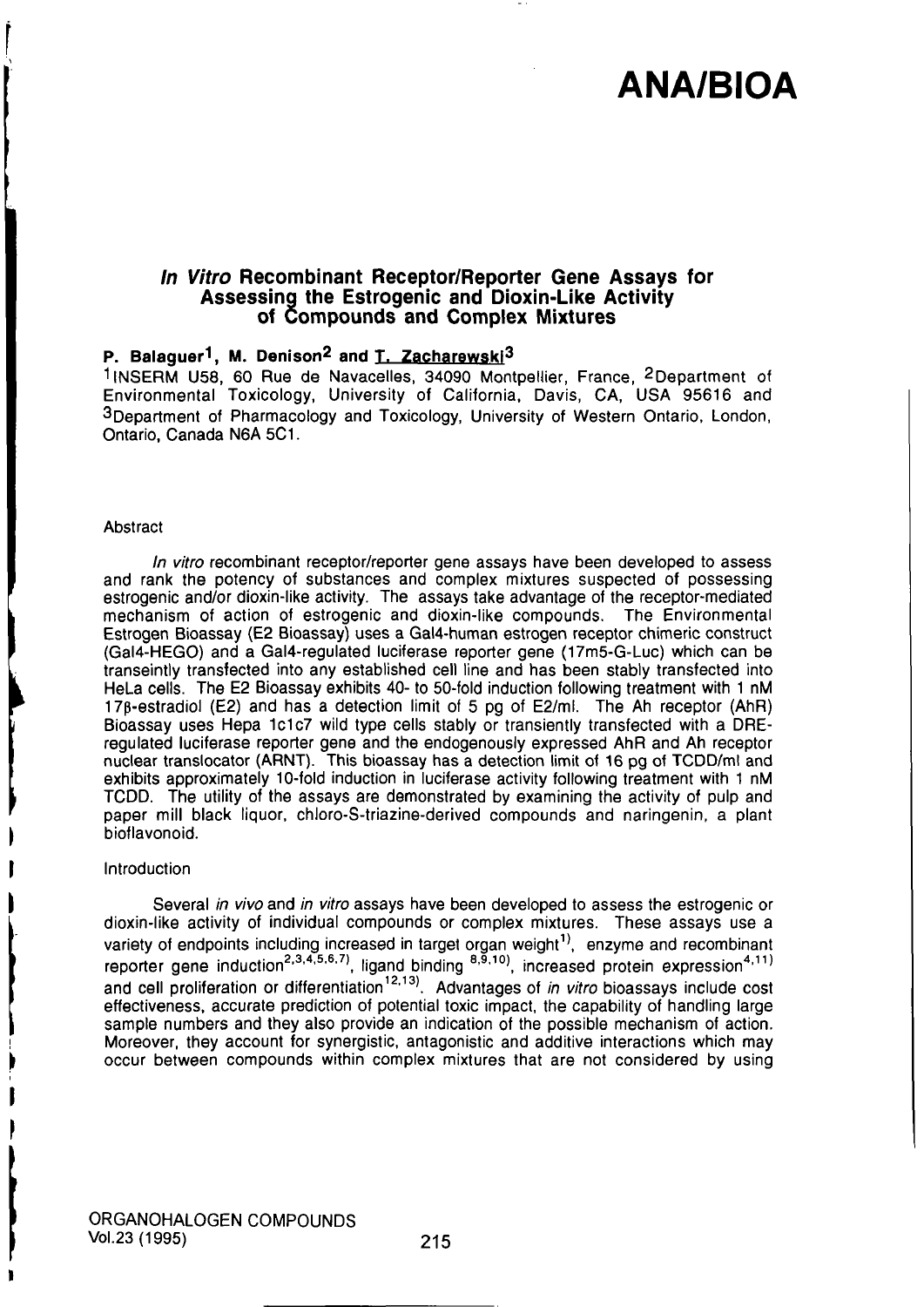conventional chemical residue analysis. In this study, we demonstrate the utility of recombinant receptor/reporter gene bioassays by detecting the presence of estrogenic and dioxin-like acfivity in pulp and paper mill black liquor, a recovered by-product in the pulping industry and assessing the estrogenic potency of naringenin, a plant bioflavonoid and two commonly used triazine herbicides, atrazine and simazine.

### Materials and Methods

Materials. Black liquor, a recovered by-product in the pulping industry, was obtained from a modernized bleached kraft mill located in southern Ontario (supplied by Dr. K. Burnison, National Waters Research Institute, Burlington, Ontario). Approximately 3% of black liquor is lost to the sewer system which carries the waste to the primary and secondary treatment facilities of the mill before the final effluent is discharged to the receiving waters. All other chemicals were of the highest quality available from commercial sources.

Reporter Gene Assays. The MCF-7 human breast cancer cells. Hepa 1c1c7 wild type mouse hepatoma cells and stably transfected HeLa cells were maintained as previously described<sup>14,15)</sup>. Cells were transiently transfected using the calcium phosphate codescribed "''. Cells were transiently transfected using the calcium phosphate coprecipitation technique<sup>197</sup> and reporter gene assays were performed as described in Brasier et  $al^{(17)}$  or using the Luciferase Assay System (Promega). The stable transfectants were prepared as previously described $^{2,18)}$ .

### **Results**

TCDD treatment of Hepa 1c1c7 wild type cells transiently transfected with a DREregulated reporter gene (pGudLuc1.1) exhibited a dose dependent increase in luciferase activity (Figure 1). Based on these results, the AhR bioassay has a detection limit of 16 pg of TCDD/ml and a 10-fold maximum induction. Cells treated with serially diluted black liquor also exhibited a dose dependent induction in reporter gene activity.



Figure 1. Effect of TCDD and pulp and paper mill black liquor on the induction of a DREregulated luciferase reporter gene transiently transfected into Hepa 1c1c7 wild type cells.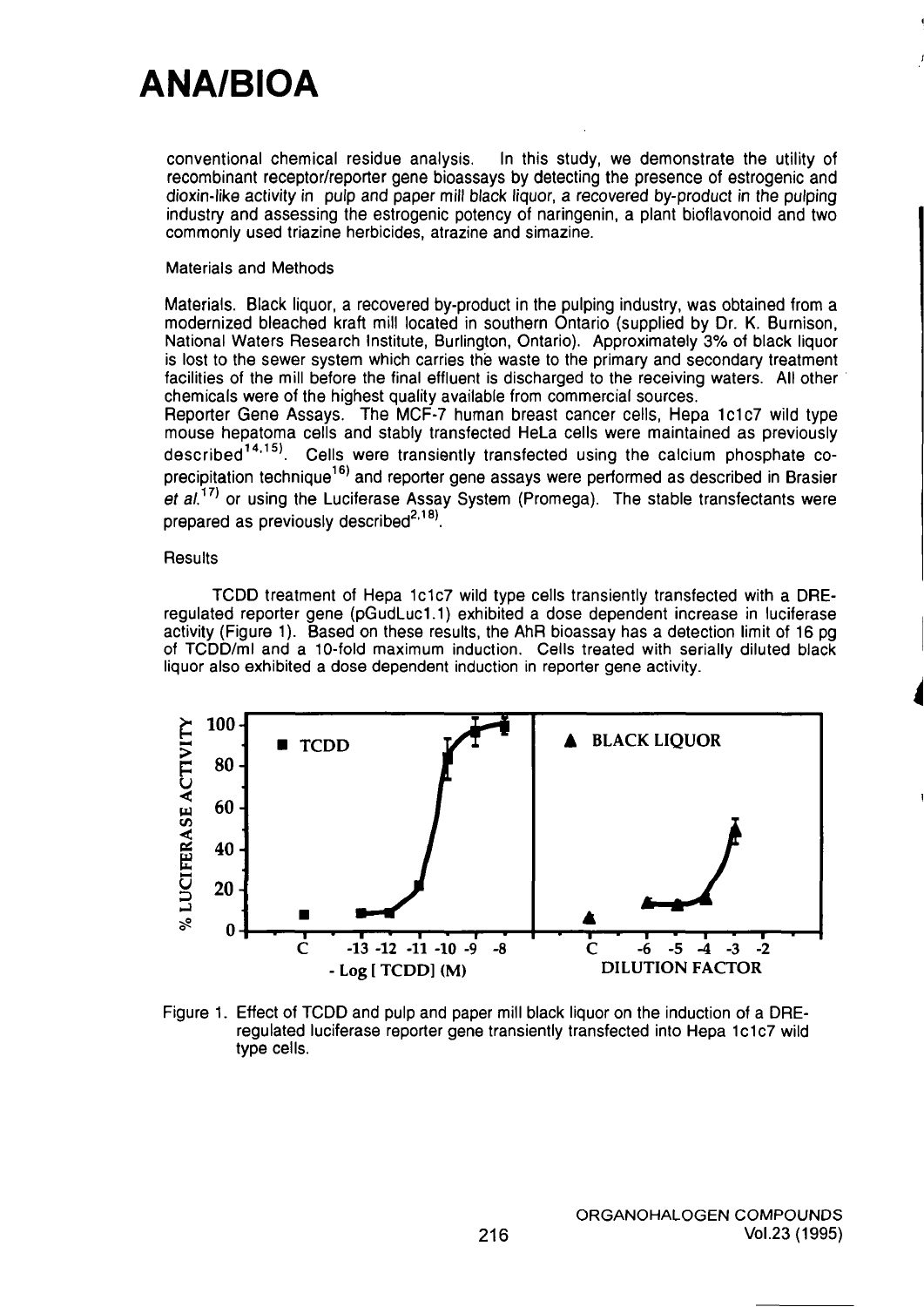

Figure 2. Effect of 17p-estradiol (E2), pulp and paper mill black liquor, atrazine, simazine and naringenin on the induction of a Gal4-regulated luciferase reporter gene, 17m5-G-Luc.

Figure 2 summarizes the the ability of E2, black liquor, atrazine, simazine and naringenin to induce Gal4-estrogen receptor chimera-mediated induction of the Gal4 regulated reporter gene, 17m5-G-Luc. E2 (1 nM) maximally induced luciferase activity 40 to 50-fold, exhibiting an EC50 of 20 pM. Black liquor and naringenin also exhibited significant estrogenic activity. In contrast, atrazine and simazine did not induce luciferase activity, at concentrations as high as  $10 \mu$ M.

#### Discussion

This report demonstrates the utility of in vitro recombinant receptor/reporter gene bioassays to detect and assess the estrogenic and dioxin-like activity of compounds and complex mixtures. Several in vivo and in vitro bioassays have been previously used however, most exhibit modest responsiveness and can be induced by a number of divergent mechanism which may lead to false-positive results. Moreover, many of the endpoints that are monitored are laborious and time consuming which limits the number of samples that can be examined in a timely manner. The E2 Bioassay and AhR bioassays address these limitations and provides a sensitive method which is amenable to automation.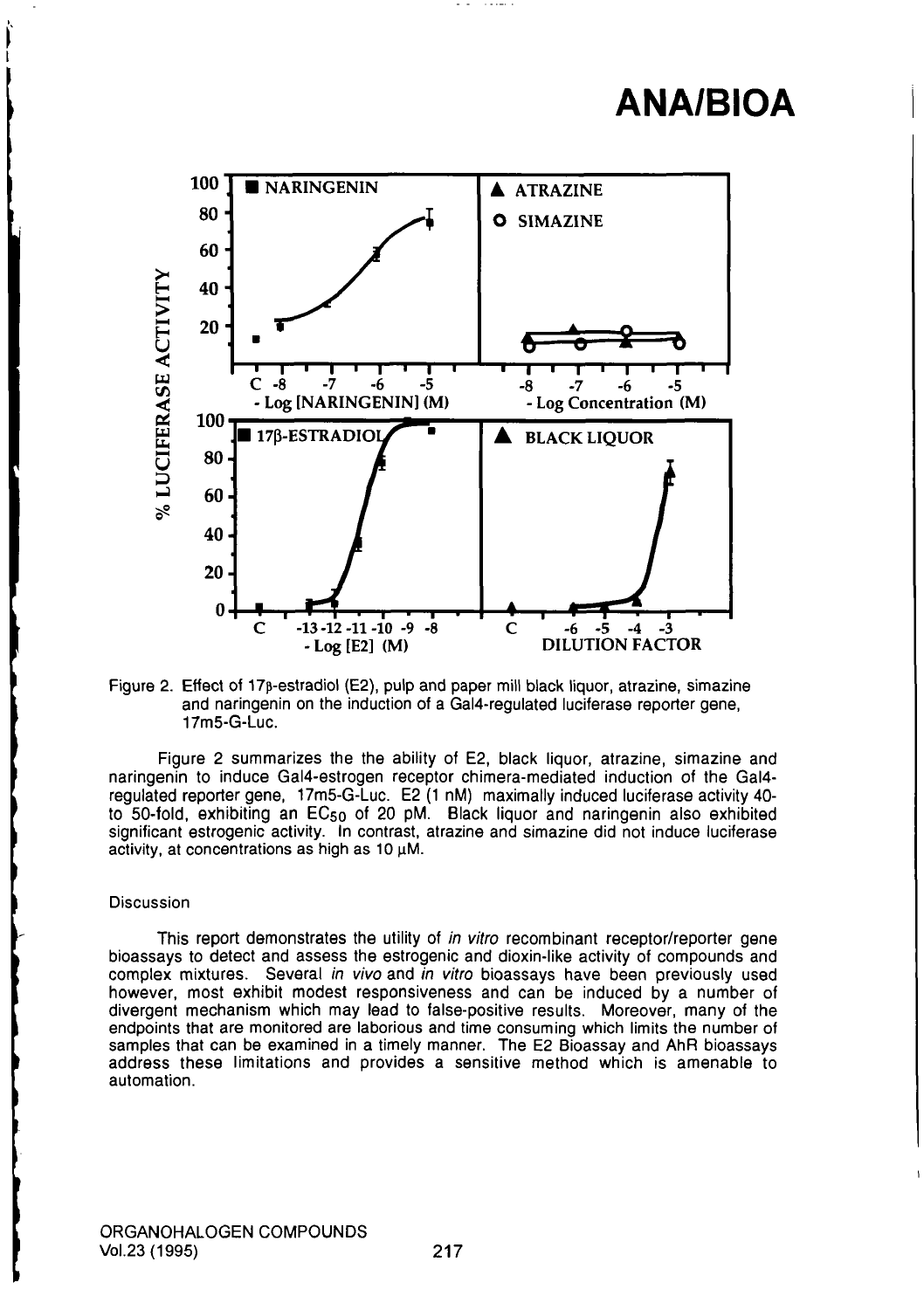

Figure 3. Components of the AhR and E2 Bioassays. A - Endogenously expressed AhR and ARNT, B - the DRE-regulated reporter gene, pGudluc1.1, C - The Gal4 - human estrogen receptor chimera, D - the Gal4-regulated reporter gene (17m5-G-Luc).

The AhR Bioassay uses Hepa 1c1c7 wild type cells which endogenously express AhR and ARNT and a transiently transfected DRE-regulated reporter gene (pGudluc1.1) to assess the dioxin-like activity of a compound or complex mixture. In addition, a stably transfected cell line has also be prepared. The advantage of this bioassay is that induction of luciferase activity can only occur through the AhR; therefore, other mechanisms such as mRNA stability or oxidative stress, which have been reported to influence AHH activity are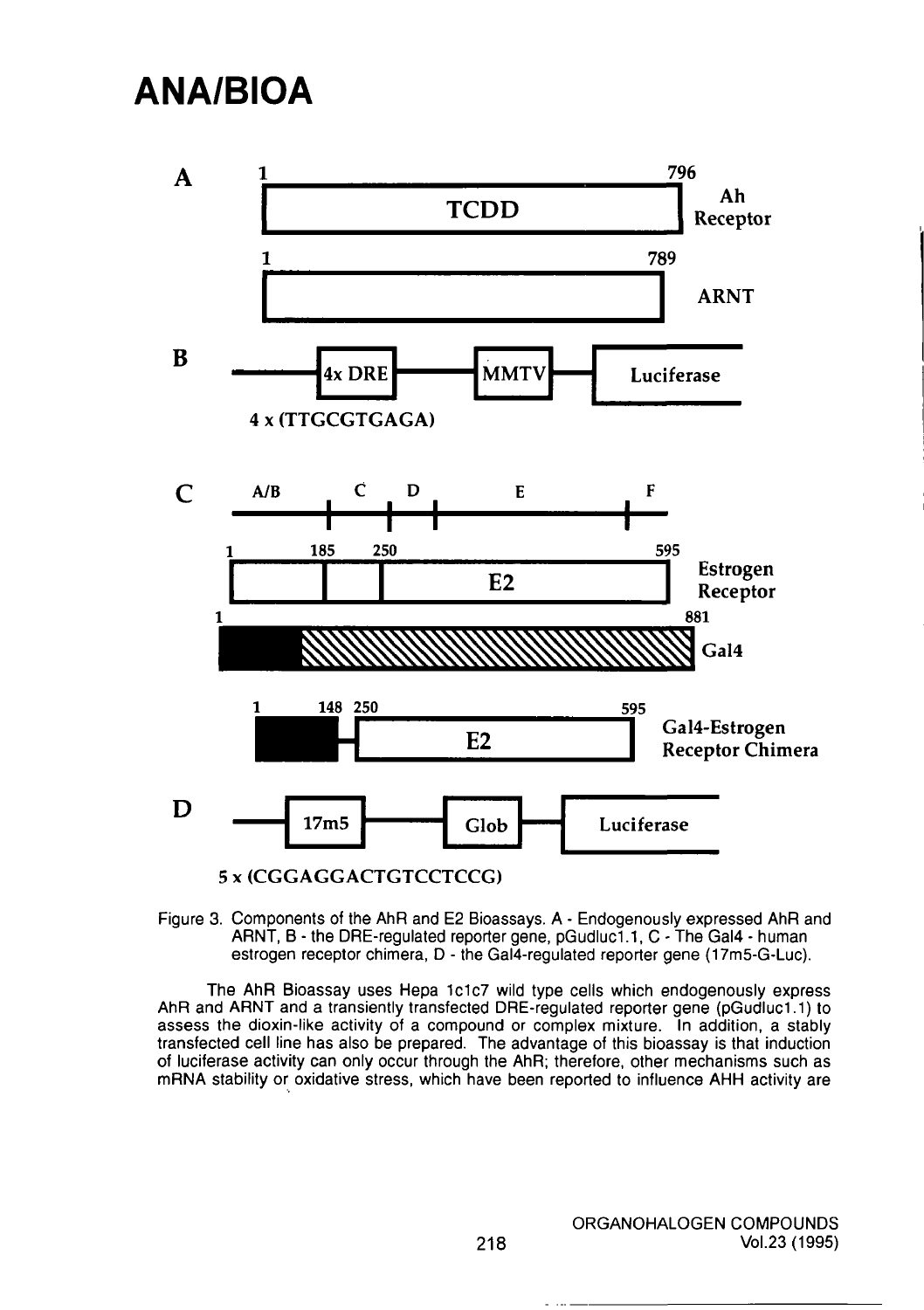excluded. Consequently, the specificity and diagnostic nature of this bioassay is improved which is an important consideration when examining complex environmental and industrial samples. Induction of pGudluc1.1 activity following treatment of transiently transfected Hepa 1c1c7 wild type cells demonstrates that black liquor possess ligands with dioxin-like activity. However, previous studies have shown that this induction is not due to polychlorinated dibenzo-p-dioxins or dibenzofurans and therefore, further research is necessary to identify the inducing agent  $15$ .

The central component of the E2 Bioassay is the Gal4-human estrogen receptor chimera (Gal4-HEG0) which is composed of the Gal4 DNA binding domain linked to the ligand binding domain of the ER (i.e. domains D, E and F, see Fig. 3c). Gal4 is a DNA binding yeast transcription factor involved in the regulation of galactose utilization and has no known mammalian homologue. It recognizes and binds to a specific response element referred to as a 17mer (Fig. 3d) which, in isolation, is sufficient to confer Gal4-dependent induction to a recombinant reporter gene. The Gal4-regulated reporter (17m5-G-Luc) consists of five tandem 17mer response elements upstream of the rabbit  $\beta$ -globin promoter linked to the firefly luciferase cDNA reporter gene. Luciferase activity is easily measured and provides a rapid, sensitive, non-radioactive and non-toxic assay to monitor the induction potency of compounds or complex mixtures  $17$ . Since there is no known mammalian equivalent to Gal4 and reporter gene induction is strictly regulated by the 17mer response elements, any increases in 17m5-G-Luc activity can only occur via Gal4- HEGO, thus demonstrating that the sample possesses estrogenic activity which is mediated by the estrogen receptor.

Recent studies have suggested that black liquor, atrazine, simazine and naringenin possess estrogenic activity <sup>19, 20, 21)</sup>. The results presented in Figure 2 clearly demonstrate that black liquor and naringenin possess estrogenic activity that is mediated by the estrogen receptor. In contrast, no induction in luciferase activity was observed in the E2 Bioassay following treatment of the cells with atrazine or simazine, thus the estrogenic effects elicited following treatment of the cells with atrazine or simazine, thus the estrogenic elicited at by these compounds are not  $E_{\text{H}}$ -mediated. However, these results do not exclude that a possible interaction could occur between chloro-S-triazines and ER-mediated responses.

This study demonstrates the utility of recombinant receptor/reporter gene bioassays in the assessment of compounds and complex mixtures which are suspected of possessing estrogenic and dioxin-like activity. The assays can be used: (i) to complement conventional chemical analysis by indicating the presence of compounds that may not be detected by GC-MS analysis due to the lack of appropriate standards, (ii) in the assessment of the potential toxic potency of the sample, (iii) to indicate possible mechanisms of action, (iv) as economical monitoring systems to assess remediation efforts when detailed chemical residue analysis is not required, (v) as a screen for identify complex mixture fractions that possess activity during the isolation and identification of the active agents and (vi) in determining toxic equivalency factors for environmental estrogens and dioxin-like compounds. Moreover, the availability of stable transfectant cell lines should facilitate the incorporation of these assays into most laboratories.

#### Acknowledgements

This work has been supported by funds from: (i) INSERM to PB, (ii) the Dutch Technology Foundation and NIEHS Superfund Basic Research Program (ES04699 and ES04911) to MD and (iii) the Medical Research Council of Canada, the Canadian Network of Toxicology Centres and the University of Western Ontario (Acedemic Development Fund and the Vice-President's (Research) Special Competition to TZ. TZ is supported by a PMAC-HRF/MRC Research Award in Medicine and travel funds for the presentation were provided by the Health Research Foundation.